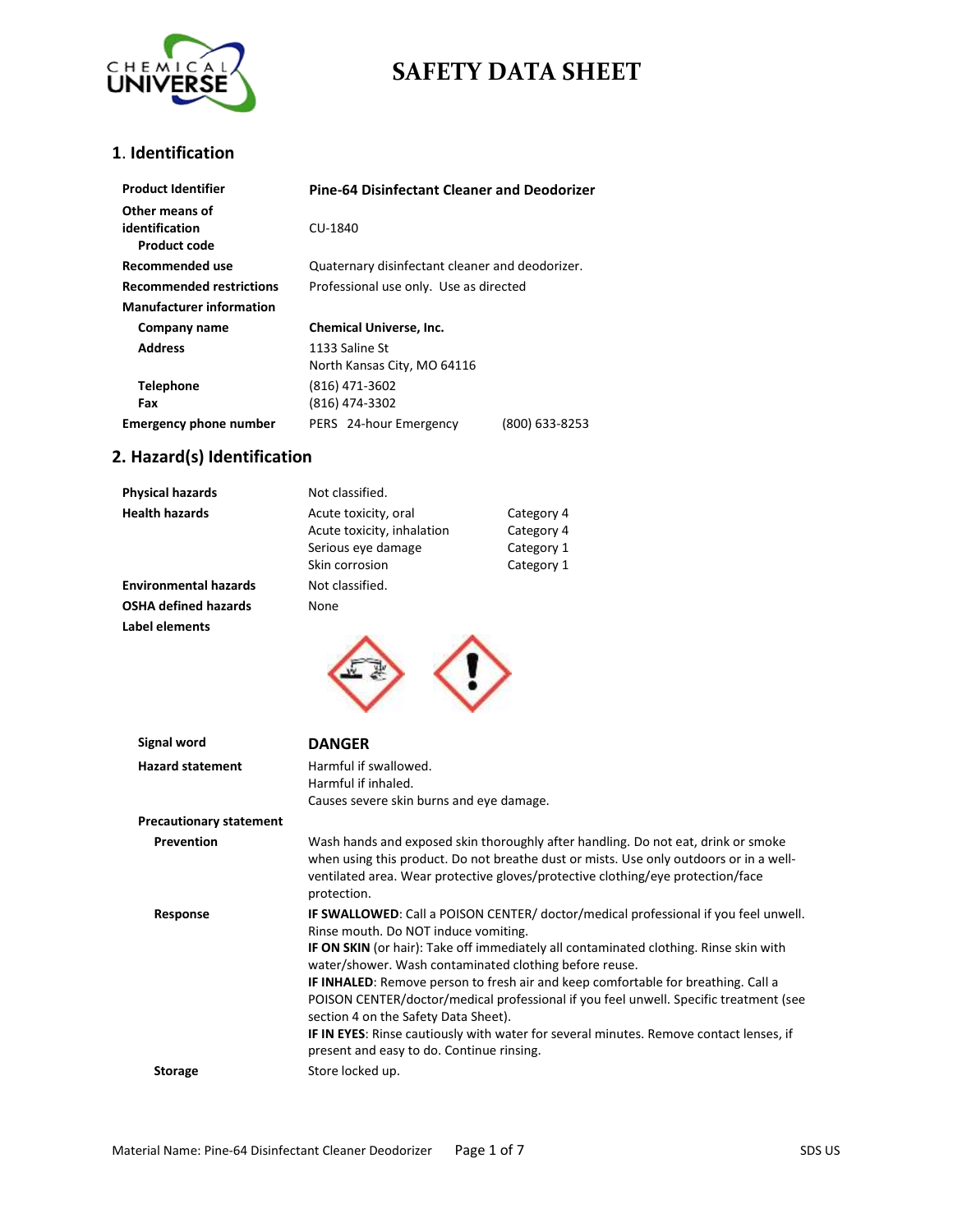

| <b>Disposal</b>                              | This product is a registered pesticide. Dispose of contents/containers in accordance with<br>labeling and local/regional/national/international regulations.                 |
|----------------------------------------------|------------------------------------------------------------------------------------------------------------------------------------------------------------------------------|
| Hazard(s) not otherwise<br>classified (HNOC) | None.                                                                                                                                                                        |
| Supplemental information                     | This chemical is a pesticide product registered by the Environmental Protection Agency<br>and is subject to certain labeling requirements under federal pesticide law. These |

requirements differ from the classification criteria and hazard information required for safety data sheets, and for workplace labels of non-pesticide chemicals.

#### **3. Composition/information on ingredients**

| <b>Mixture Component(s)</b>                      |                   |           |  |
|--------------------------------------------------|-------------------|-----------|--|
| <b>Chemical name</b>                             | <b>CAS number</b> | %         |  |
| Alkyl dimethyl benzyl ammonium chloride (C12-16) | 68424-85-1        | 2.17      |  |
| Octyl decyl dimethyl ammonium chloride           | 32426-11-2        | 1.627     |  |
| Didecyl dimethyl ammonium chloride               | 7173-51-5         | 0.814     |  |
| Dioctyldimethylammonium chloride                 | 5538-94-3         | 0.814     |  |
| Other components below reportable levels         |                   | $90 - 96$ |  |

#### **4. First-aid measures**

| <b>Inhalation</b>                                                            | Move to fresh air. Call a physician if symptoms develop or persist. Harmful if inhaled.                                                                                                                                                                                                |
|------------------------------------------------------------------------------|----------------------------------------------------------------------------------------------------------------------------------------------------------------------------------------------------------------------------------------------------------------------------------------|
| <b>Skin contact</b>                                                          | Remove contaminated clothing immediately and wash skin with soap and water. In case of<br>eczema or other skin disorders: Seek medical attention and take along these instructions.                                                                                                    |
| Eye contact                                                                  | Rinse with water for at least 15 minutes. Remove contact lenses if present and easy to do<br>so. Immediately call a physician or transport to hospital.                                                                                                                                |
| Ingestion                                                                    | Rinse mouth. Get medical attention immediately. Do not induce vomiting.                                                                                                                                                                                                                |
| <b>Most important</b><br>symptoms/effects, acute and<br>delayed              | Can cause serious eye damage. Can cause burning sensation in affected areas. Shortness of<br>breath, respiratory tract irritation or damage. Hydrochloric acid is extremely destructive to<br>tissues of the mucous membranes and upper respiratory tract, eyes, and skin.             |
| Indication of immediate<br>medical attention and<br>special treatment needed | Provide general support measures and treat symptomatically. Keep victim under<br>observation. Symptoms may be delayed.                                                                                                                                                                 |
| <b>General information</b>                                                   | Ensure that medical personnel are aware of the material(s) involved, and take precautions<br>to protect themselves. Wash contaminated clothing before reuse. Use with extreme<br>caution.<br>Note to physician: If the product is ingested, probable mucosal damage may contraindicate |
|                                                                              | the use of gastric lavage. Treat the affected person appropriately.                                                                                                                                                                                                                    |

#### **5. Fire-fighting measures**

| Suitable extinguishing media                                        | Water fog. Foam. Dry chemical powder. Carbon dioxide $(CO2)$ .                                   |
|---------------------------------------------------------------------|--------------------------------------------------------------------------------------------------|
| Unsuitable extinguishing<br>media                                   | Do not use water jet as an extinguisher, as this will spread liquid-sourced fire.                |
| Specific hazards arising from<br>the chemical                       | During fire, gases hazardous to health may be formed (hydrogen chloride gas).                    |
| Special protective equipment<br>and precautions for<br>firefighters | Self-contained breathing apparatus and full protecting clothing must be worn in case of<br>fire. |
| <b>Fire-fighting</b><br>equipment/instructions                      | Move containers from fire area if you can do so without risk.                                    |
| <b>Specific methods</b>                                             | Use standard firefighting procedures and consider the hazards of other involved materials.       |
| <b>General fire hazards</b>                                         | No unusual fire or explosion hazards noted.                                                      |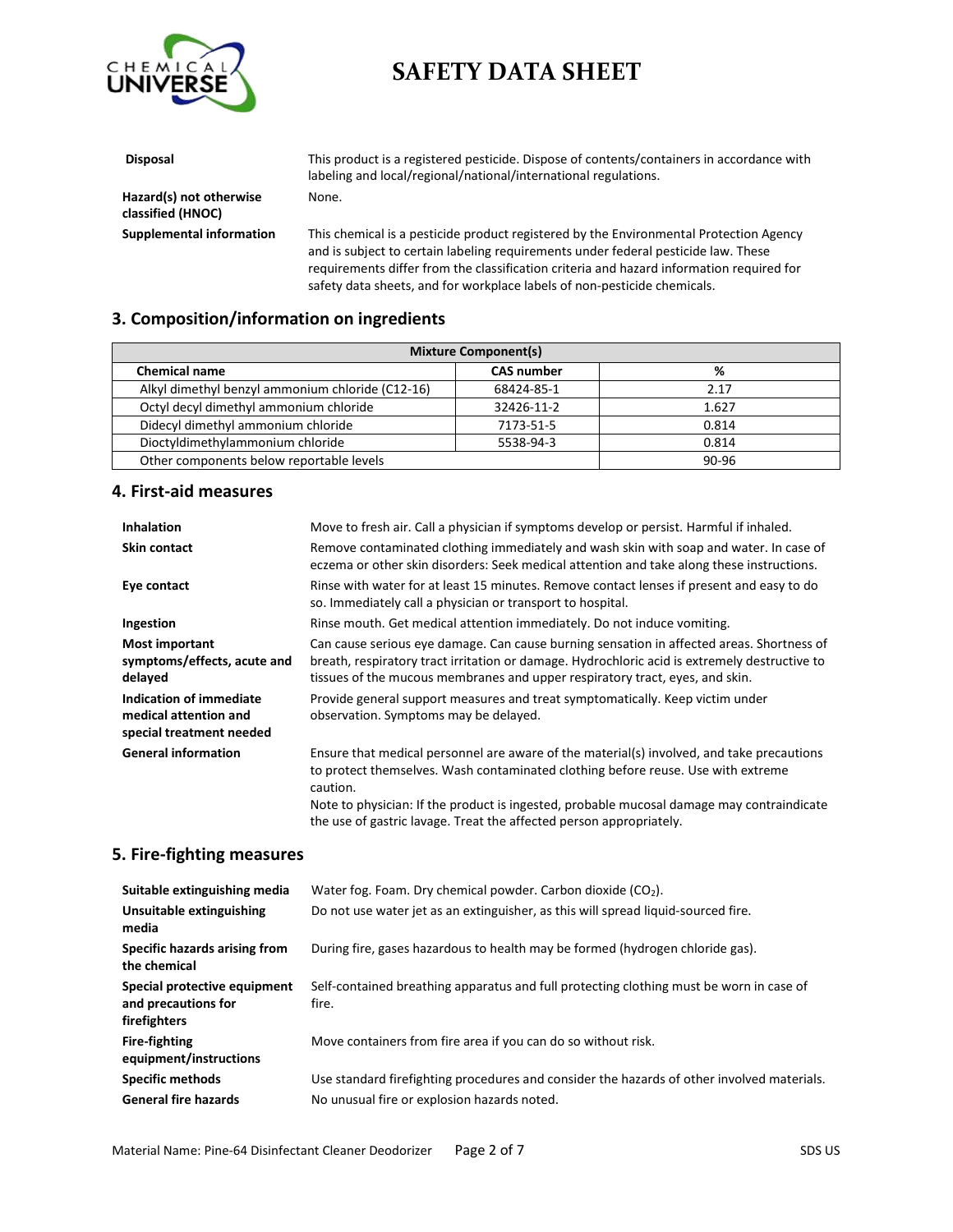

#### **6. Accidental release measures**

| Personal precautions,<br>protective equipment and<br>emergency procedures | Keep unnecessary personnel away. Keep people away from and upwind of spill/leak. Keep<br>out of low areas. Wear appropriate protective equipment and clothing during clean-up.<br>Avoid inhalation of vapors or mists. Do not touch damaged containers or spilled materials<br>unless wearing appropriate protective clothing. Ensure adequate ventilation. Local<br>authorities should be advised if significant spillages cannot be contained. For personal<br>protection, see section 8 of the SDS. |
|---------------------------------------------------------------------------|--------------------------------------------------------------------------------------------------------------------------------------------------------------------------------------------------------------------------------------------------------------------------------------------------------------------------------------------------------------------------------------------------------------------------------------------------------------------------------------------------------|
| <b>Methods and materials for</b><br>containment and cleaning up           | This product is miscible in water.                                                                                                                                                                                                                                                                                                                                                                                                                                                                     |
|                                                                           | Large spills: Stop the flow of material, if this is without risk. Dike the spilled material, where<br>this is possible. Cover with plastic sheet to prevent spreading. Absorb in vermiculite, dry<br>sand or earth and place into containers. Prevent entry into waterways, sewer, basements<br>or confined areas. Following product recovery, flush area with water.                                                                                                                                  |
|                                                                           | Small spills: Wipe up with absorbent material (e.g. cloth, absorbent wipes). Clean surface<br>thoroughly with water to remove residual contamination.                                                                                                                                                                                                                                                                                                                                                  |
|                                                                           | Never return spills to original container for re-use. For waste disposal, see section 13 of the<br>SDS.                                                                                                                                                                                                                                                                                                                                                                                                |
| <b>Environmental precautions</b>                                          | Avoid discharge into sewers, stormwater systems, surface drainage paths and other areas<br>not consistent with package labeling.                                                                                                                                                                                                                                                                                                                                                                       |

### **7. Handling and storage**

| <b>Precautions for safe handling</b> | Avoid breathing mist or vapor. Avoid contact with eyes, skin, and clothing. Avoid prolonged<br>exposure. Provide adequate ventilation. Wear appropriate personal protective equipment.<br>Observe good industrial hygiene practices.<br>DO NOT CONTAMINATE WATER, FOOD OR FEED BY STORAGE OR DISPOSAL. |  |
|--------------------------------------|--------------------------------------------------------------------------------------------------------------------------------------------------------------------------------------------------------------------------------------------------------------------------------------------------------|--|
| Conditions for safe storage,         | Store in original tightly closed container. Store away from incompatible materials (see                                                                                                                                                                                                                |  |
| including any                        | section 10 of the SDS). PESTICIDE STORAGE: Store in a dry place no lower in temperature                                                                                                                                                                                                                |  |
| incompatibilities                    | than 50°F or higher than 120°F.                                                                                                                                                                                                                                                                        |  |

### **8. Exposure controls/personal protection**

| <b>Occupational exposure limits</b>                                   | No information.                                                                                                                                                                                                                                                                                                                                                                                                                    |  |
|-----------------------------------------------------------------------|------------------------------------------------------------------------------------------------------------------------------------------------------------------------------------------------------------------------------------------------------------------------------------------------------------------------------------------------------------------------------------------------------------------------------------|--|
| <b>Biological limit values</b>                                        | No information.                                                                                                                                                                                                                                                                                                                                                                                                                    |  |
| <b>Appropriate engineering</b><br>controls                            | Good general ventilation (typically 10 air changes per hour) should be used. Ventilation<br>rates should be matched to conditions. If applicable, use process enclosures, local exhaust<br>ventilation, or other engineering controls to maintain airborne levels to an acceptable<br>level. It is recommended that users of this product perform a risk assessment to determine<br>the appropriate personal protective equipment. |  |
| Individual protection measures, such as personal protective equipment |                                                                                                                                                                                                                                                                                                                                                                                                                                    |  |
| Eye/face protection                                                   | Avoid contact with eyes. Wear safety glasses with side shields (or goggles).                                                                                                                                                                                                                                                                                                                                                       |  |
| Skin protection                                                       |                                                                                                                                                                                                                                                                                                                                                                                                                                    |  |
| Hand protection                                                       | The use of gloves impervious to the specific material handled is advised to prevent skin<br>contact. Users should check with manufacturers to confirm the breakthrough performance<br>of their products. It should be noted that the time to breakthrough for any glove material<br>may be different for different glove manufacturers. In the case of mixtures, consisting of                                                     |  |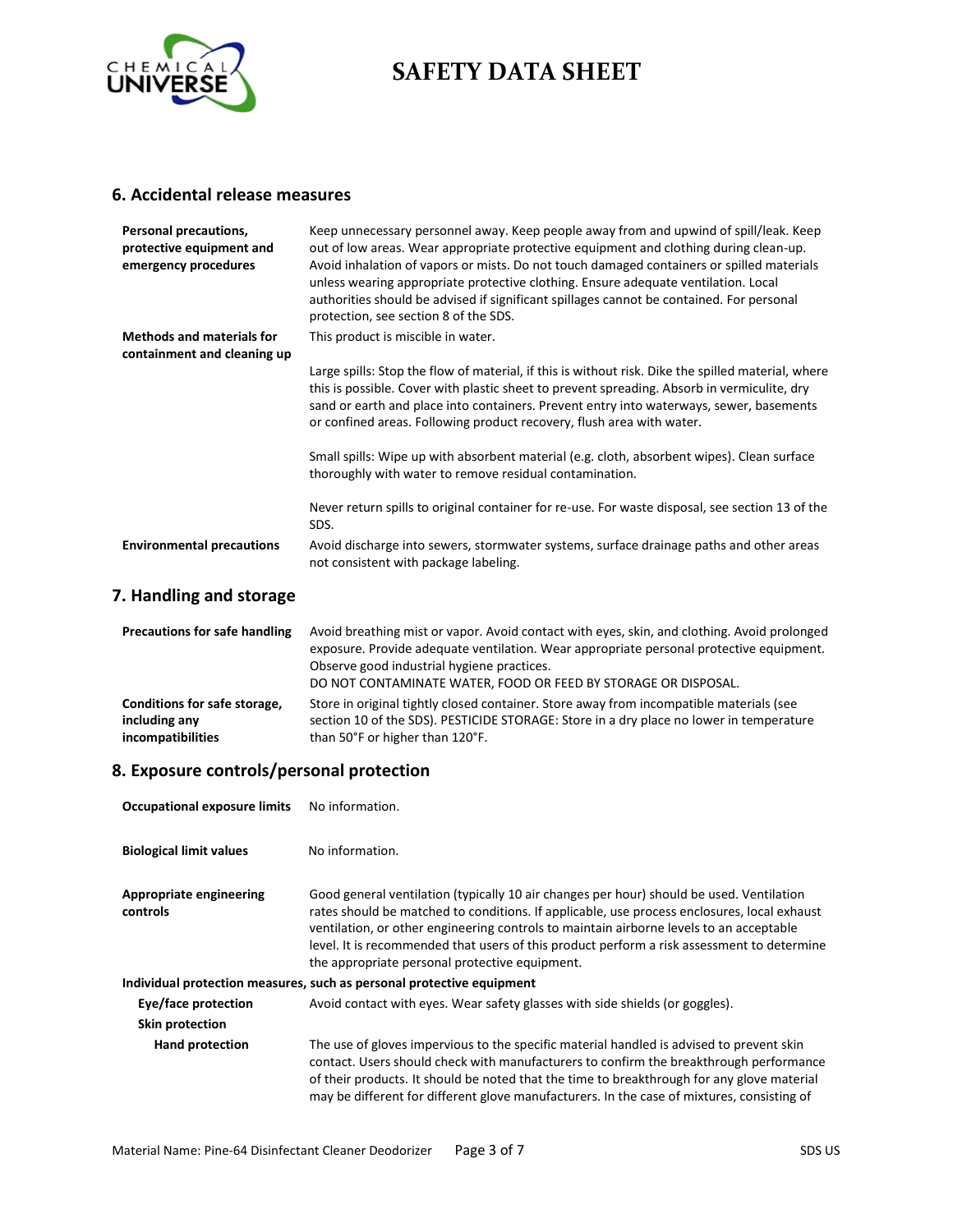

several substances, the protection time of the gloves cannot be accurately estimated. Suggested protective materials: Nitrile and PVC rubber.

| <b>Other</b>                             | Wear appropriate chemical resistant clothing. Use of an impervious apron is<br>recommended.                                                                                                                                                                                 |  |
|------------------------------------------|-----------------------------------------------------------------------------------------------------------------------------------------------------------------------------------------------------------------------------------------------------------------------------|--|
| <b>Respiratory protection</b>            | In case of insufficient ventilation, wear suitable respiratory protection equipment.                                                                                                                                                                                        |  |
| <b>Thermal hazards</b>                   | Wear appropriate thermal protective clothing, when necessary.                                                                                                                                                                                                               |  |
| <b>General hygiene</b><br>considerations | When using do not smoke or use chewing tobacco. Always observe good personal hygiene<br>measures, such as washing after handling the material and before eating, drinking, and/or<br>smoking. Routinely wash work clothing and protective equipment to remove contaminants. |  |

### Contaminated work clothing should not be allowed out of the workplace.

### **9. Physical and chemical properties**

| Appearance                       |                            |
|----------------------------------|----------------------------|
| <b>Physical State</b>            | Liquid.                    |
| Color                            | Yellow.                    |
| Odor                             | Pine/terpene odor          |
| Odor threshold                   | Not available.             |
| рH                               | $6 - 7$                    |
| Melting/freezing point           | Not available.             |
| Initial boiling point and        | 200°F (93.3°C) estimated.  |
| boiling range                    |                            |
| <b>Flash point</b>               | >201°F (93.9°C) estimated. |
| <b>Evaporation rate</b>          | Not available.             |
| Flammability                     | Not available.             |
| <b>Flammability Limits</b>       |                            |
| Upper                            | Not available.             |
| Lower                            | Not available.             |
| Vapor pressure                   | Not available.             |
| Vapor density                    | Not available.             |
| Specific gravity (water=1)       | 1.0                        |
| Solubility in water              | Soluble.                   |
| <b>Partition coefficient</b>     | Not available.             |
| (n-octanol/water)                |                            |
| <b>Auto-ignition temperature</b> | Not available.             |
| <b>Decomposition temperature</b> | Decomposes on heating.     |
| <b>Viscosity</b>                 | Not available.             |

### **10. Stability and reactivity**

| Reactivity                                   | This product is stable and non-reactive under normal conditions of use.                                          |
|----------------------------------------------|------------------------------------------------------------------------------------------------------------------|
| <b>Chemical stability</b>                    | Material is stable under normal conditions. Store in a cool dark place.                                          |
| <b>Possibility of hazardous</b><br>reactions | Hazardous polymerization does not occur.                                                                         |
| <b>Conditions to avoid</b>                   | Avoid storage in elevated temperatures. Keep away from heat, sparks, and open flame.                             |
| Incompatible materials                       | Strong oxidizing agents, anionic surfactants.                                                                    |
| <b>Hazardous decomposition</b><br>products   | Oxides of nitrogen and ammonia, carbon dioxide, carbon monoxide, and other low<br>molecular weight hydrocarbons. |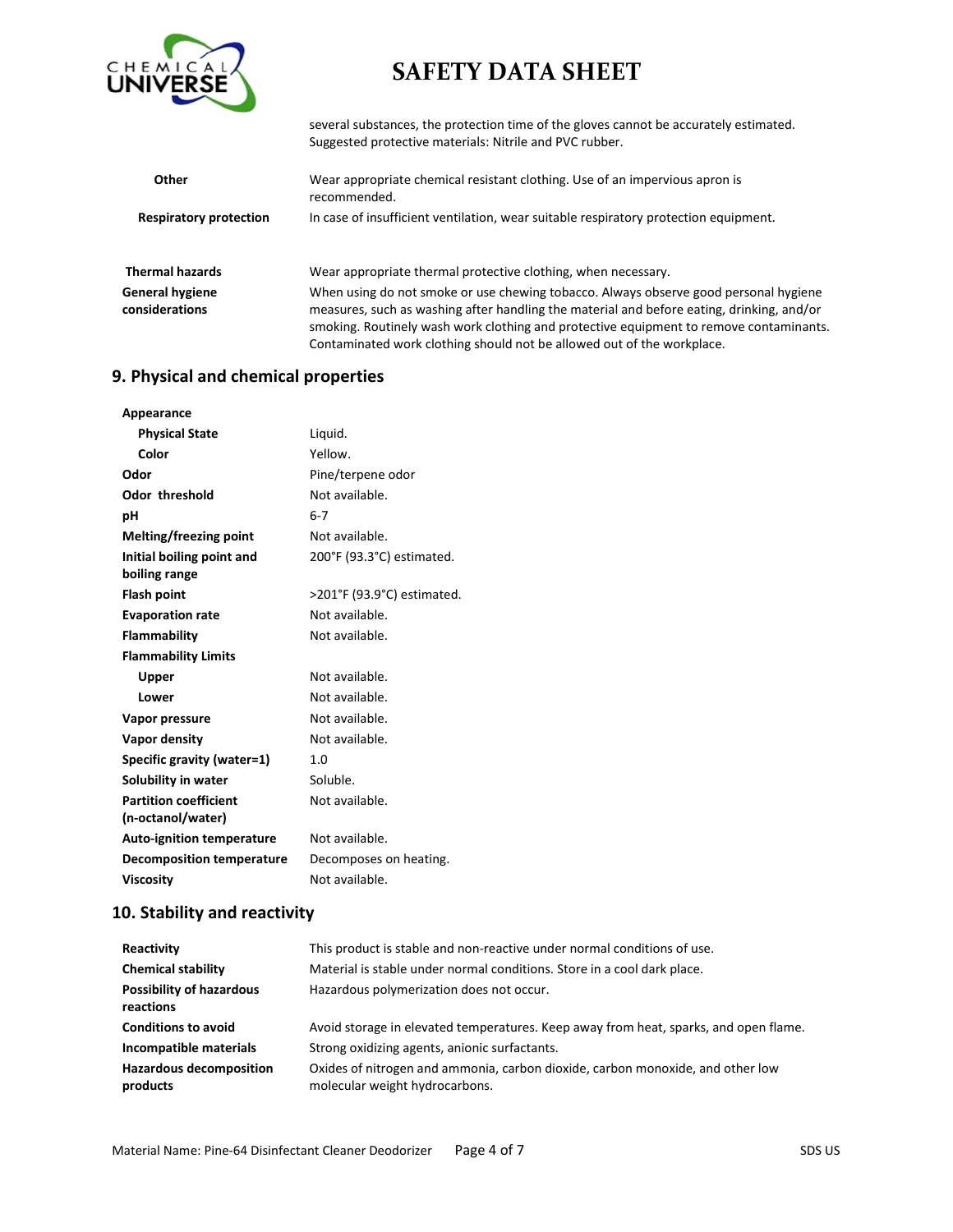

## **11. Toxicological information**

| Information on likely routes<br>of exposure                                        |                                                                 |
|------------------------------------------------------------------------------------|-----------------------------------------------------------------|
| Ingestion                                                                          | Do not ingest. Harmful if swallowed.                            |
| <b>Inhalation</b>                                                                  | Avoid inhaling mists. Harmful if inhaled.                       |
| Skin contact                                                                       | Can cause severe skin burns.                                    |
| Eye contact                                                                        | Can cause serious eye damage.                                   |
| Symptoms related to the<br>physical, chemical and<br>toxicological characteristics | Burning sensation, coughing, wheezing, and shortness of breath. |
| <b>Acute toxicity</b>                                                              | Harmful if swallowed or inhaled.                                |

| Pine-64 Disinfectant Cleaner and Deodorizer (CAS mixture)                  |                          |                          |  |
|----------------------------------------------------------------------------|--------------------------|--------------------------|--|
| <b>Exposure Classification</b>                                             | <b>Route and Species</b> | $LD_{50}/LC_{50}$        |  |
| Acute                                                                      | Oral. rat                | 459.6 mg/kg (estimated)  |  |
| Acute                                                                      | Dermal, rabbit           | >5,000 mg/kg (estimated) |  |
| Acute                                                                      | Inhalation, rat          | 4.69 mg/L (estimated)    |  |
| *Estimates for product may be based on additional component data not shown |                          |                          |  |

| <b>Skin corrosion/irritation</b>                               | Can cause severe skin burns.                                                                                           |
|----------------------------------------------------------------|------------------------------------------------------------------------------------------------------------------------|
| Serious eye damage/ irritation                                 | Can cause serious eye damage.                                                                                          |
| <b>Respiratory sensitization</b>                               | Not considered a respiratory sensitizer.                                                                               |
| <b>Skin sensitization</b>                                      | Not considered a skin sensitizer.                                                                                      |
| Germ cell mutagenicity                                         | No data available to indicate product or any<br>components present at greater than 0.1% are<br>mutagenic or genotoxic. |
| Carcinogenicity                                                | Not considered a carcinogen.                                                                                           |
| OSHA Specifically Regulated Substances (29 CFR 1910.1001-1050) | Not Listed.                                                                                                            |
| <b>Reproductive toxicity</b>                                   | No data available.                                                                                                     |
| Specific target organ toxicity – single exposure               | No data available.                                                                                                     |
| Specific target organ toxicity – repeated exposure             | No data available.                                                                                                     |
| <b>Aspiration hazard</b>                                       | No data available.                                                                                                     |

### **12. Ecological information**

| <b>Ecotoxicity</b>                                                         |                                                                                                                                                                                                                                                                  |  |
|----------------------------------------------------------------------------|------------------------------------------------------------------------------------------------------------------------------------------------------------------------------------------------------------------------------------------------------------------|--|
|                                                                            | Not classified. Active components of this product are very toxic to aquatic life with long lasting effects.                                                                                                                                                      |  |
| <b>Persistence and</b><br>Readily biodegradable.<br>degradability          |                                                                                                                                                                                                                                                                  |  |
| <b>Bioaccumulative potential</b>                                           | Accumulation in aquatic organisms is expected. Harmful to aquatic life.                                                                                                                                                                                          |  |
| Partition coefficient n-octanol /water ( $log K_{OW}$ )<br>Not applicable. |                                                                                                                                                                                                                                                                  |  |
| Mobility in soil                                                           | No data available. Chemicals of these classes are highly water soluble and will partition<br>readily to water and weakly to particles in low-clay soil matrices. They are expected to<br>exhibit moderate to high mobility in saturated and semi-saturated soils |  |
| Other adverse effects                                                      | No other adverse environmental effects known <i>(i.e. ozone depleting substance,</i><br>tropospheric ozone precursor, greenhouse gas emission, endocrine disruptor or other<br>deleterious environmental effect)                                                 |  |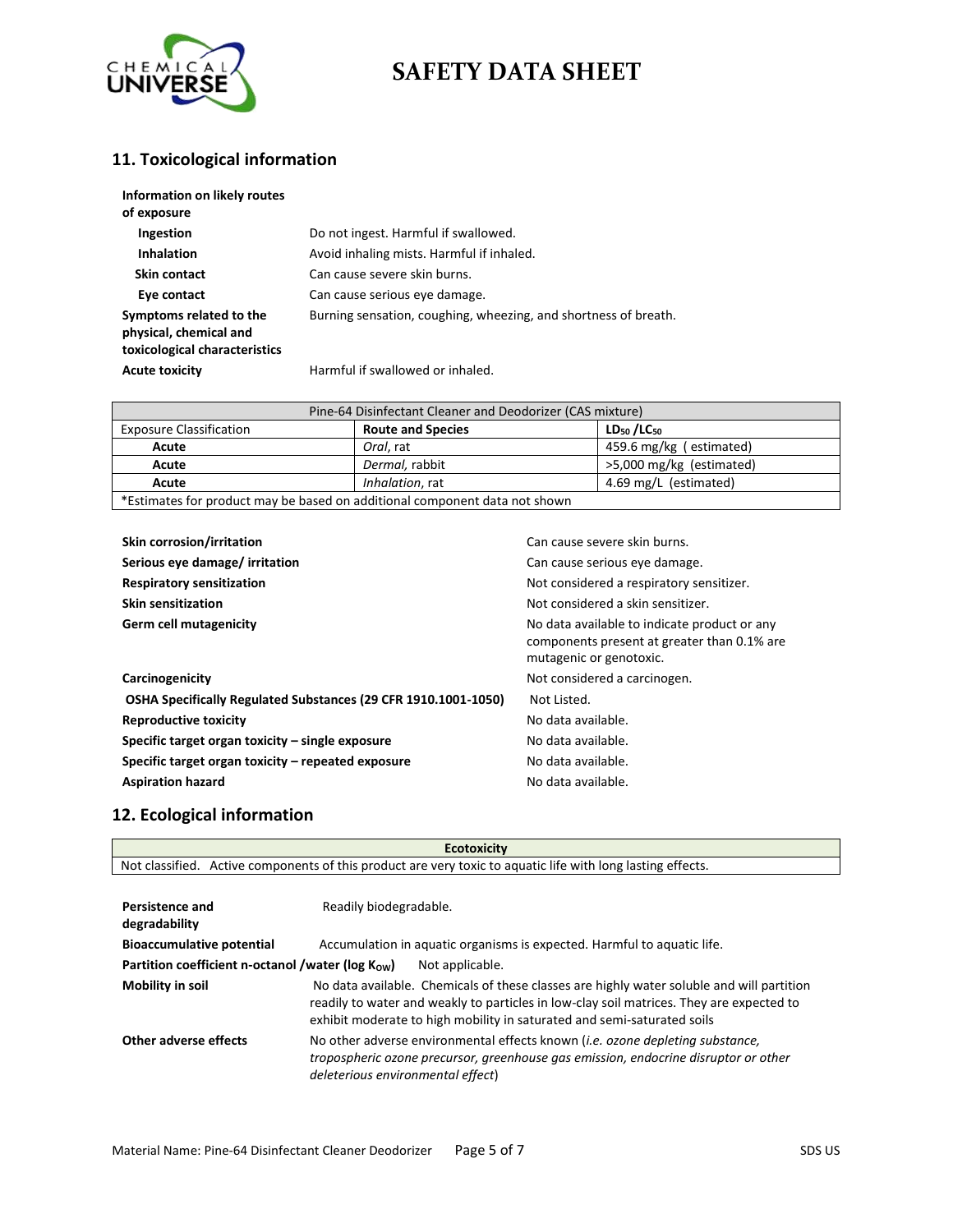

#### **13. Disposal considerations**

| <b>Disposal instructions</b>          | PESTICIDE DISPOSAL - Pesticide wastes are acutely hazardous. Improper disposal of excess<br>pesticide, spray mixture, or rinsate is a violation of Federal Law. If these wastes cannot be<br>disposed of by use according to label instructions contact your State Pesticide or<br>Environmental Control Agency, or the Hazardous Waste representative at the nearest EPA<br>Regional Office for guidance.              |
|---------------------------------------|-------------------------------------------------------------------------------------------------------------------------------------------------------------------------------------------------------------------------------------------------------------------------------------------------------------------------------------------------------------------------------------------------------------------------|
| Local disposal regulations            | Dispose in accordance with all applicable regulations.                                                                                                                                                                                                                                                                                                                                                                  |
| Hazardous waste code                  | The waste code should be assigned in discussion between the user, the producer and the<br>waste disposal company. As packaged, this product is not believed to meet criteria<br>defining RCRA hazardous wastes when disposed. (40 CFR Part 261, Subpart C). Before<br>selecting disposal method, ensure that the waste materials have been properly assessed<br>and, as necessary, tested to confirm regulatory status. |
| Waste from residues/unused<br>product | Dispose of in accordance with local regulations. Empty containers or liners may retain<br>some product residues. This material and its container must be disposed of in a safe<br>manner. (see: Disposal instructions).                                                                                                                                                                                                 |
| <b>Contaminated packaging</b>         | Empty containers should be taken to an approved waste handling site for recycling or<br>disposal. Since emptied containers may contain product residue, follow label warnings<br>even after container is emptied.                                                                                                                                                                                                       |

#### **14. Transport information**

**USDOT** Not regulated as dangerous goods.

#### **15. Regulatory information**

**This product is registered with the United States Environmental Protection Agency under provisions of the Federal Insecticide, Fungicide and Rodenticide Act. EPA Product Registration No. 1839-169-74357**

**TSCA –** All chemical components used to manufacture this product comply with the Toxic Substances Control Act (TSCA) registry requirements and are either listed within, or exempted from, the current TSCA 8(b) inventory.

| US federal regulations                         |             |  |
|------------------------------------------------|-------------|--|
| <b>SARA 302 Extremely hazardous substance</b>  | Not listed. |  |
| <b>SARA 304 Emergency release notification</b> | Not listed. |  |
| SARA 311/312 Hazard Categories                 |             |  |
| Immediate Hazard - Yes                         |             |  |
| Delayed Hazard - No                            |             |  |
| Fire Hazard - No                               |             |  |
| Pressure Hazard - No                           |             |  |
| Reactivity Hazard - No                         |             |  |
|                                                |             |  |

SARA 313 (TRI reporting) Not listed.

**California Proposition 65**

 **WARNING:** This product can expose you to Ethyl alcohol, which is known to the State of California to cause developmental harm. For more information go to [www.P65Warnings.ca.gov](http://www.p65warnings.ca.gov/)

.